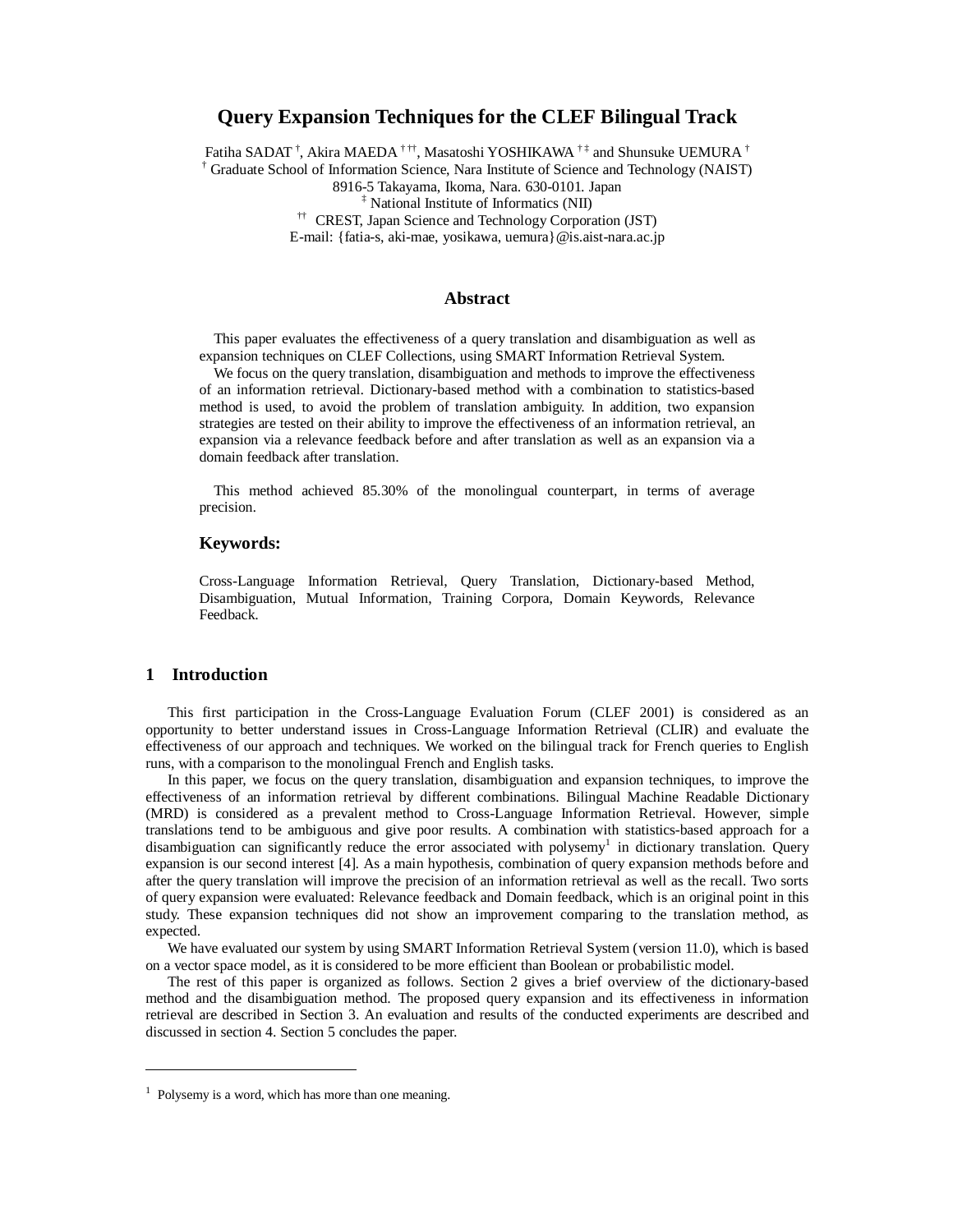### **2 Query Translation via Dictionary-based Method**

Dictionary-based method, where each term or phrase in the query is replaced by a list of all its possible translations, represents a simple and an acceptable first pass for a query translation in Cross-Language Information Retrieval.

In our approach [4], a *stopping* phase for French queries, by using a stop list was performed to remove stop words and stop phrases and avoid the undesired effect of some terms, such as pronouns, ... Etc.

A simple *stemming* process of query terms was performed before the query translation, to replace each term with its inflectional root, to remove most plural word forms, to replace each verb with its infinitive form and to reduce headwords to their inflectional roots. The next step is a term-by-term *translation* using a bilingual machine-readable dictionary. An overview of the *Query Translation and Disambiguation Module* is shown in Fig 1.



*Fig 1. Query Translation and Disambiguation Module Phases*

### **2.1 Query Term Disambiguation using Statistics-based Method**

A Word is *Polysemous,* if it has senses that are different but closely related; as a noun, for example, *right* can mean something that is morally approved, or something that is factually correct, or something that is due one. In the proposed system, a disambiguation of the English translation candidates is performed, by selecting the best English term, equivalent to each French query term, by applying a statistical method based on the co-occurrence frequency. For the purpose of this study, we decided to use the *mutual information* [2], which is defined as follows:

*MI*  $(W_1, W_2) = Log_2$ *N f (w1,w2)*  $f(w_1)$   $f(w_2)$ 

Where N is the size of the corpus,  $f(w)$  is the number of times the word w occurs in the corpus and  $f(w_1, w_2)$  is the number of times both  $w_1$  and  $w_2$  occur together in a sentence bead.

### **3 Query Expansion in Cross-Language Information Retrieval**

Query expansion, which modifies queries using judgments of the relevance of a few highly ranked documents, has been an important method for increasing the performance of an information retrieval.

In this study, we have proposed two sorts of query expansion: a relevance feedback before and after the translation and disambiguation of query terms, and a domain feedback after the translation and disambiguation of query terms.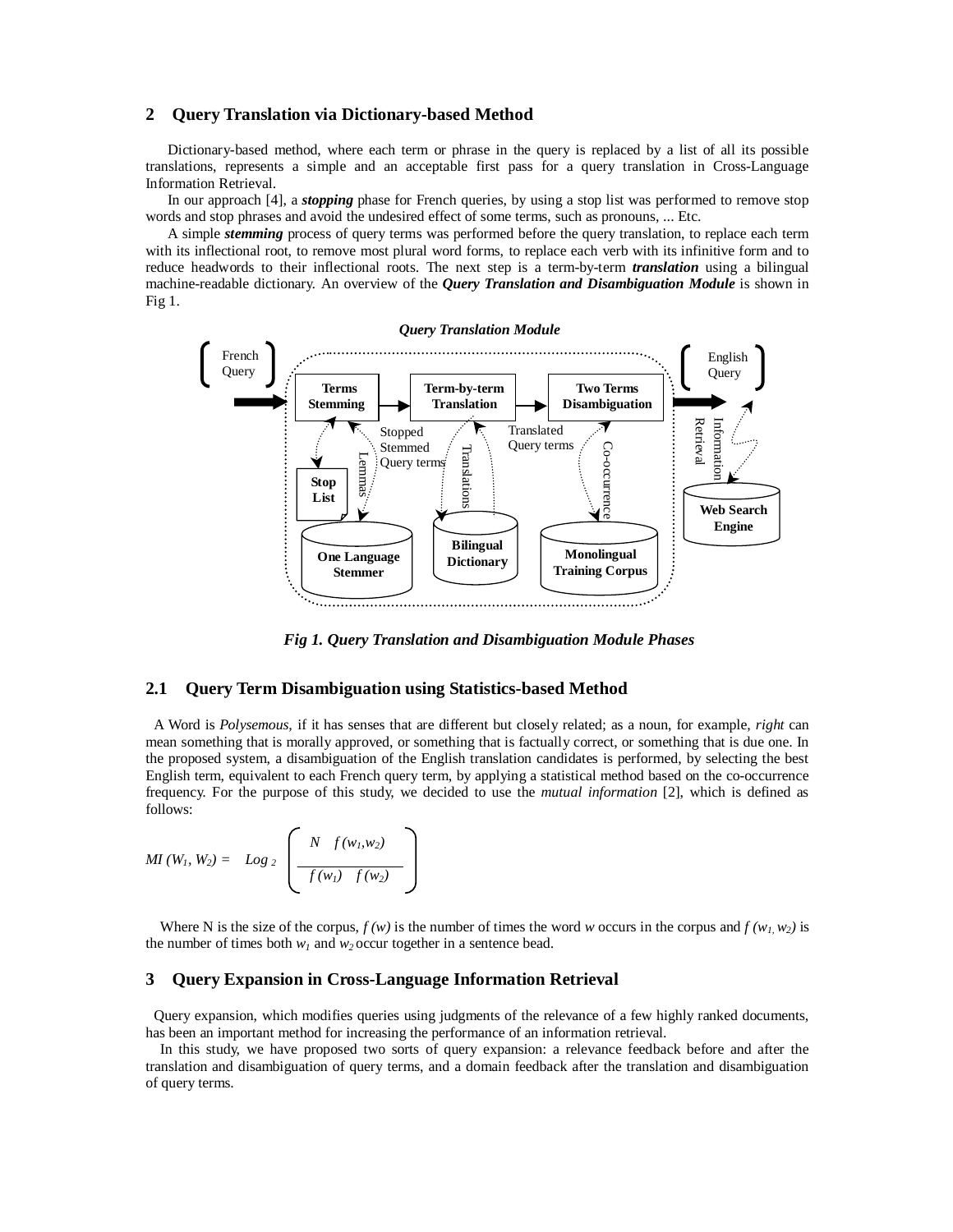## **3.1 Relevance Feedback before and after Translation**

We apply an automatic relevance feedback, by fixing the number of retrieved documents and assuming the top–ranking documents obtained in an initial retrieval. This approach consists to add some term concepts, about 10 terms from a fixed number of the top retrieved documents (about 50 top documents), which occur frequently in conjunction with the query terms, on a presumption that those documents are relevant, to make a new query. One advantage of the use of a query expansion, such as an automatic relevance feedback is to create a stronger base for short queries in the disambiguation process, in the purpose of using co-occurrence frequency approach.

### **3.2 Domain Feedback**

We introduced a domain feedback as a query reformulation strategy, which consists of extracting a domain field from a set of retrieved documents (top 50 documents), through a relevance feedback. Domain key terms will be used to expand the original query set.

#### **4 Information Retrieval Evaluation**

The evaluation of the effectiveness of the French-English Information Retrieval System, was performed by using the following linguistic tools :

#### *Monolingual Corpus*

The monolingual English part of the *Canadian Hansard corpus* (Parliament Debates) was used in the disambiguation process.

#### *Bilingual Dictionaries*

A bilingual French-English COLLINS Electronic Dictionary Data, version 1.0 was used for the translation of French queries to English. Missing words in the dictionary, which are essential for the correct interpretation of the query, such as *Kim, Airbus, Chiapa* was not compensated. We just kept the original source words as target translations, by assuming that missing words could be proper names, such as *Lennon, Kim*, etc…

#### *Stemmer and Stop Words*

The stemming part was performed by the English *Porter<sup>2</sup> Stemmer*.

#### *Retrieval System*

*SMART Information Retrieval System3* was used to retrieve English and French documents. SMART is a vector model, which has been used in many researches for Cross-Language Information Retrieval.

# **4.1 Submission for the CLEF 2001 Main Tasks**

We submitted 4 runs for the bilingual (non-English) task with French as a topic language, and one run for the Monolingual French task :

| Bilingual task      | Language | Run Type | Priority |
|---------------------|----------|----------|----------|
| RunindexTR          | French   | Manual   |          |
| RunindexDOM         | French   | Manual   |          |
| <b>RunindexFEED</b> | French   | Manual   |          |
| RunindexORG         | French   | Manual   |          |
| Monolingual Task    |          |          |          |
| <b>RunindexFR</b>   | French   | Manual   |          |

**RunindexORG** : The original English query topics are searched against the English Collection (Los Angeles Times 1994 : 113,005 documents , 425 MB).

**RunindexTR** : The original French query topics are translated to English, disambiguated by the proposed strategy and then searched against the English Collection.

<u> 1989 - Johann Barn, fransk politik (d. 1989)</u>

<sup>2</sup> http://bogart.sip.ucm.es/cgi-bin/webstem/ stem

ftp://ftp.cs.cornell.edu/pub/smart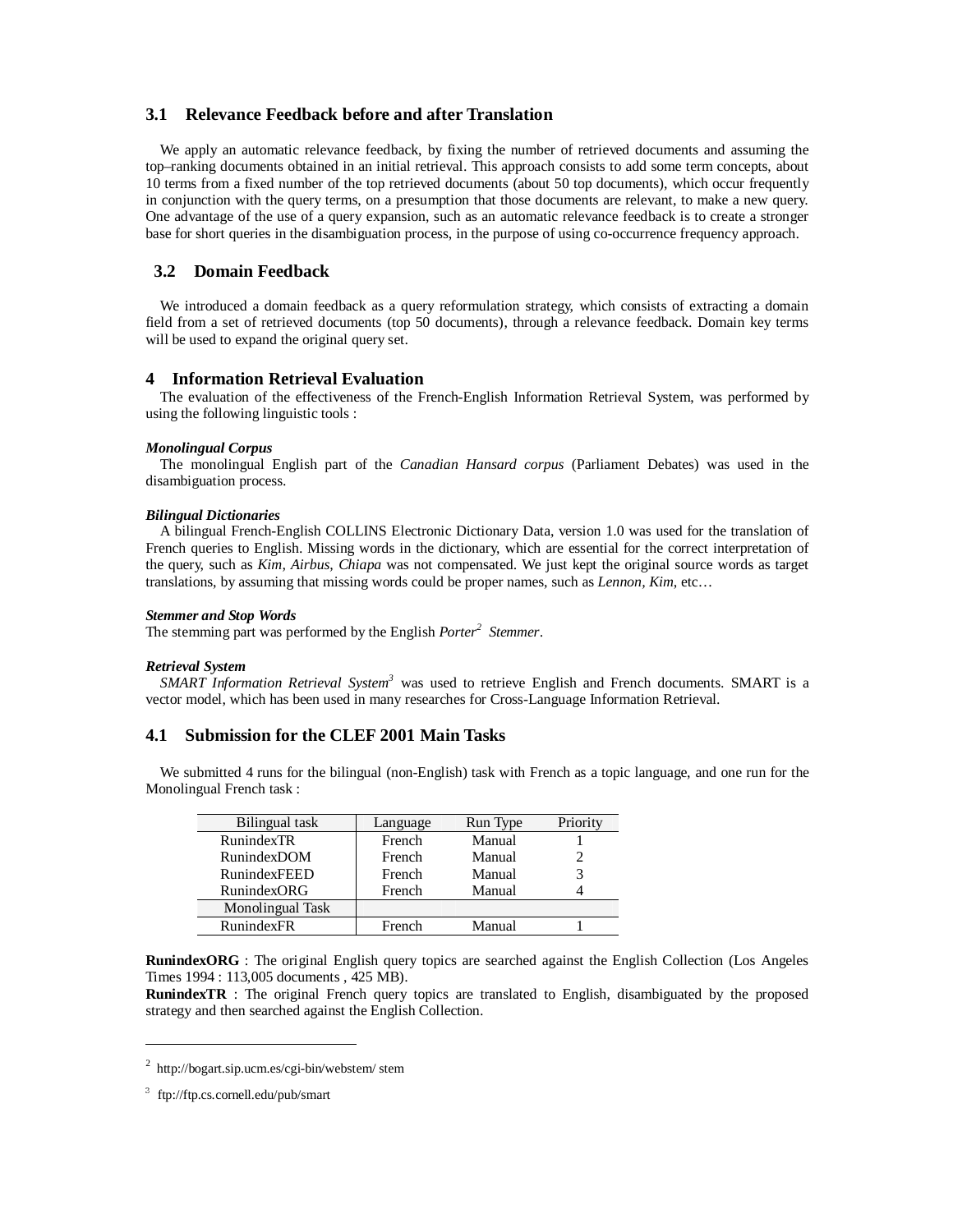|                    | <b>Precision</b>   |                   |                     |                    |                   |  |
|--------------------|--------------------|-------------------|---------------------|--------------------|-------------------|--|
| Recall             | <b>RunindexORG</b> | <b>RunindexTR</b> | <b>RunindexFEED</b> | <b>RunindexDOM</b> | <b>RunindexFR</b> |  |
|                    |                    |                   |                     |                    |                   |  |
| 0.00               | 0.3233             | 0.3262            | 0.3242              | 0.3304             | 0.2952            |  |
| 0.10               | 0.2328             | 0.2002            | 0.1843              | 0.1956             | 0.2234            |  |
| 0.20               | 0.1606             | 0.1361            | 0.1317              | 0.1219             | 0.1695            |  |
| 0.30               | 0.1292             | 0.1066            | 0.1059              | 0.0974             | 0.1432            |  |
| 0.40               | 0.1074             | 0.0925            | 0.0864              | 0.0764             | 0.1240            |  |
| 0.50               | 0.0881             | 0.0731            | 0.0653              | 0.0593             | 0.1059            |  |
| 0.60               | 0.0714             | 0.0586            | 0.0497              | 0.0481             | 0.0867            |  |
| 0.70               | 0.0572             | 0.0448            | 0.0373              | 0.0376             | 0.0696            |  |
| 0.80               | 0.0357             | 0.0295            | 0.0203              | 0.0244             | 0.0590            |  |
| 0.90               | 0.0250             | 0.0164            | 0.0104              | 0.0117             | 0.0401            |  |
| 1.00               | 0.0126             | 0.0092            | 0.0063              | 0.0066             | 0.0166            |  |
|                    |                    |                   |                     |                    |                   |  |
| Avg. Prec          | 0.1014             | 0.0865            | 0.0798              | 0.0780             | 0.1120            |  |
| % English          |                    |                   |                     |                    |                   |  |
| <b>Monolingual</b> | <b>100</b>         | 85.30             | 78.69               | 76.92              | --                |  |
| $%$ French         |                    |                   |                     |                    |                   |  |
| <b>Monolingual</b> | --                 | 77.23             | 71.25               | 69.64              | 100               |  |

#### *Table 1. Results of the Submitted CLEF Bilingual and Monolingual Runs*

**RunindexFEED** : The original French query topics are expanded by a relevance feedback, translated and disambiguated by the proposed method and again expanded, before the search against the English data collection.

**RunindexDOM** : The translated disambiguated query topics are expanded by a domain feedback, after translation and searched against the English Collection.

**RunindexFR** : The original French query topics are searched against the French Collection (Le Monde 1994 : 44,013 documents, 157 MB and SDA French 1994 : 43,178 documents , 86 MB).

Query topics were constructed manually by selecting terms from fields <title> and <description> of the original set of queries.

# **4.2 Results and Performance Analysis**

Our participation in CLEF 2001 showed two runs, which contributed to the relevance assessment pool: RunindexTR, the translation and disambiguation method, and RunindexFR, the monolingual French retrieval.<br>The rest of bilingual runs were not judged, because of limited evaluation resources, the result files did not directly contribute to the relevance assessment pool. However, the runs were subject to all other standard processing, and are still scored as official runs. Table 1 shows the average precision for each run.

### **4.3 Discussion**

In our previous research [4], we tested and evaluated two types of feedback loops: a combined relevance feedback before and after translation and a domain feedback after translation. In terms of average precision, we noticed a great improvement of the two methods, comparing to the translation-disambiguation method. As well, the proposed translation-disambiguation method showed an improvement, comparing to a simple dictionary translation method. As a conclusion, a disambiguation method improved the average precision. Moreover, query expansion via the two types of feedback loops, showed greater improvement [4].

However in this study, the submitted bilingual runs did not show any improvement in terms of average precision for a query expansion via a relevance feedback before and after translation or a domain feedback after translation. The proposed translation and disambiguation method RunindexTR, achieved 85.30% accuracy of the monolingual performance RunindexORG (English information retrieval) and 77.23% of the monolingual performance RunindexFR (French information retrieval). This accuracy is higher than that of relevance feedback or domain feedback, as shown in Table 1. The relevance feedback before and after translation RunindexFEED showed a second best result in term of average precision, 78.69% and 71.25% of the monolingual English and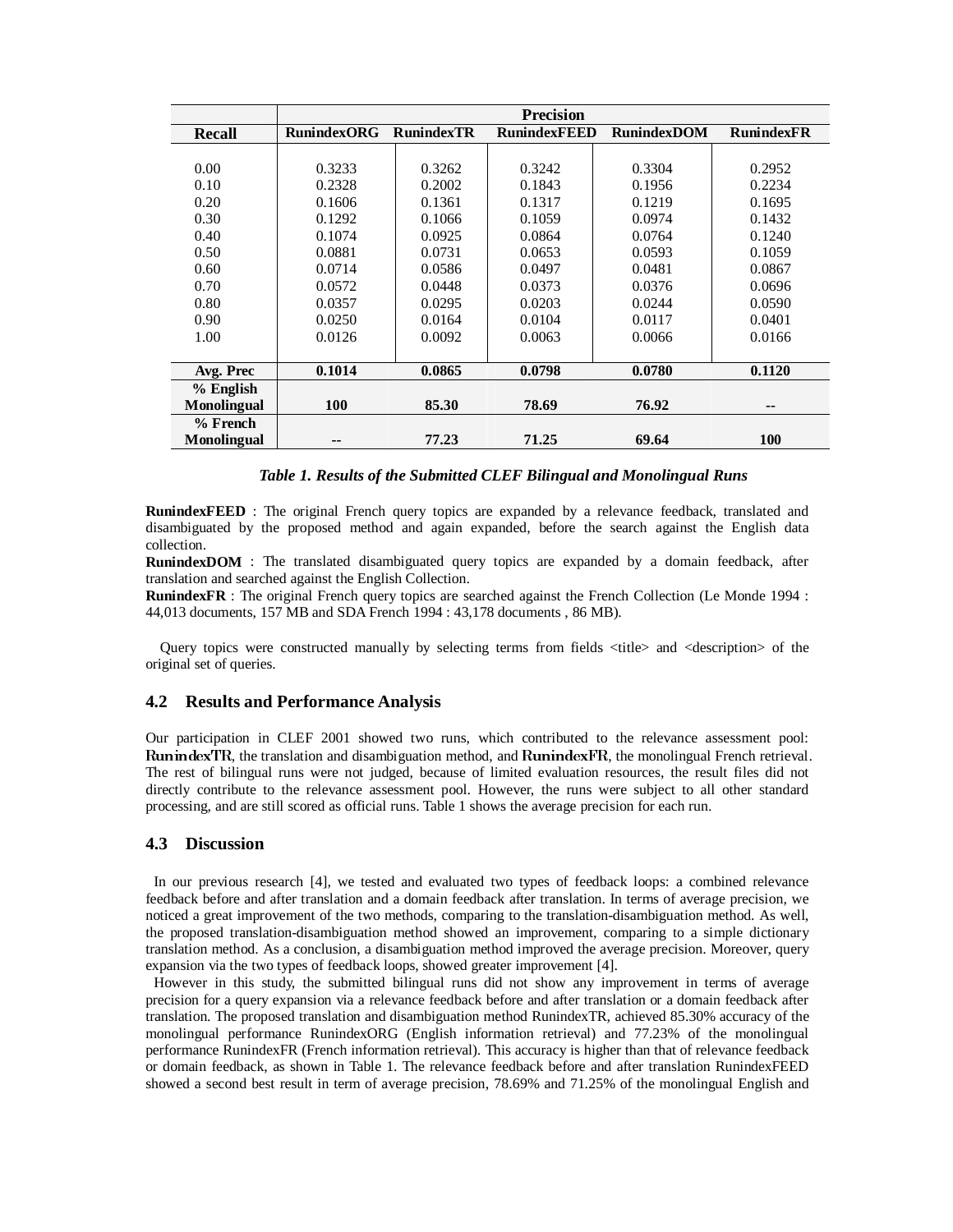French retrieval, respectively. RunindexDOM, the domain feedback showed a less effective result in terms of average precision, with 76.92% and 69.64% of the monolingual English and French retrieval, respectively. Fig 2 shows the precision-recall curves for the submitted runs to CLEF 2001.

These results were less effective than we expected. This is because; first the bilingual dictionary does not cover technical terms and proper nouns, which are the most useful in improving the total IR accuracy. In this study, the French query set contains 11 untranslated English terms. Using Collins French-English Bilingual dictionary as the only resource for term translations puts the burden of discovering the right translation of proper nouns, which are used in Clef query set. When a word is not found in the dictionary, we just kept the original source word as a target translation one. This method should be successful for some proper names, such as *Lennon, Kim*, etc...but not for others, such as *Chiapa*. Missing words in the bilingual dictionary is one major reason to introduce noise into our results. The second reason is due to the selection of terms to expand the original queries, domain keywords for a domain feedback or terms that occur most often with the original query terms. This made the expansion methods ineffective, comparing to our previous work [4]. We hope to be able to improve the effectiveness of an information retrieval, as explained below:

#### *Bilingual Translation*

The bilingual dictionary should be improved to cover all terms described in the original queries. One solution to this problem is to extract terms and their translations through parallel or comparable corpora (non-parallel), and extend the existing dictionary with that terminology, in Cross-Language Information Retrieval.

#### *Terms Extraction for a Feedback Loop*

According to previous researches [1] [4], query expansion before and after translation improves the effectiveness of an information retrieval. In our case, we used the mutual information [2] to select and add those terms, which occur most often with the original query terms. Previous results showed that results based on the mutual information are significantly worst that those based on the log-likelihood-ratio or chi-square test or modified dice coefficient [3]. For an efficient use of the term co-occurrence frequency in the relevance feedback process, we will select the log-likelihood-ratio for further experiments.

#### *Domain Feedback*

A combination of the proposed domain feedback method to a relevance feedback before or after translation could be a solution, to improve the effectiveness of an information retrieval.



*Fig 2. A Precision-Recall curves for the submitted Bilingual and Monolingual runs*